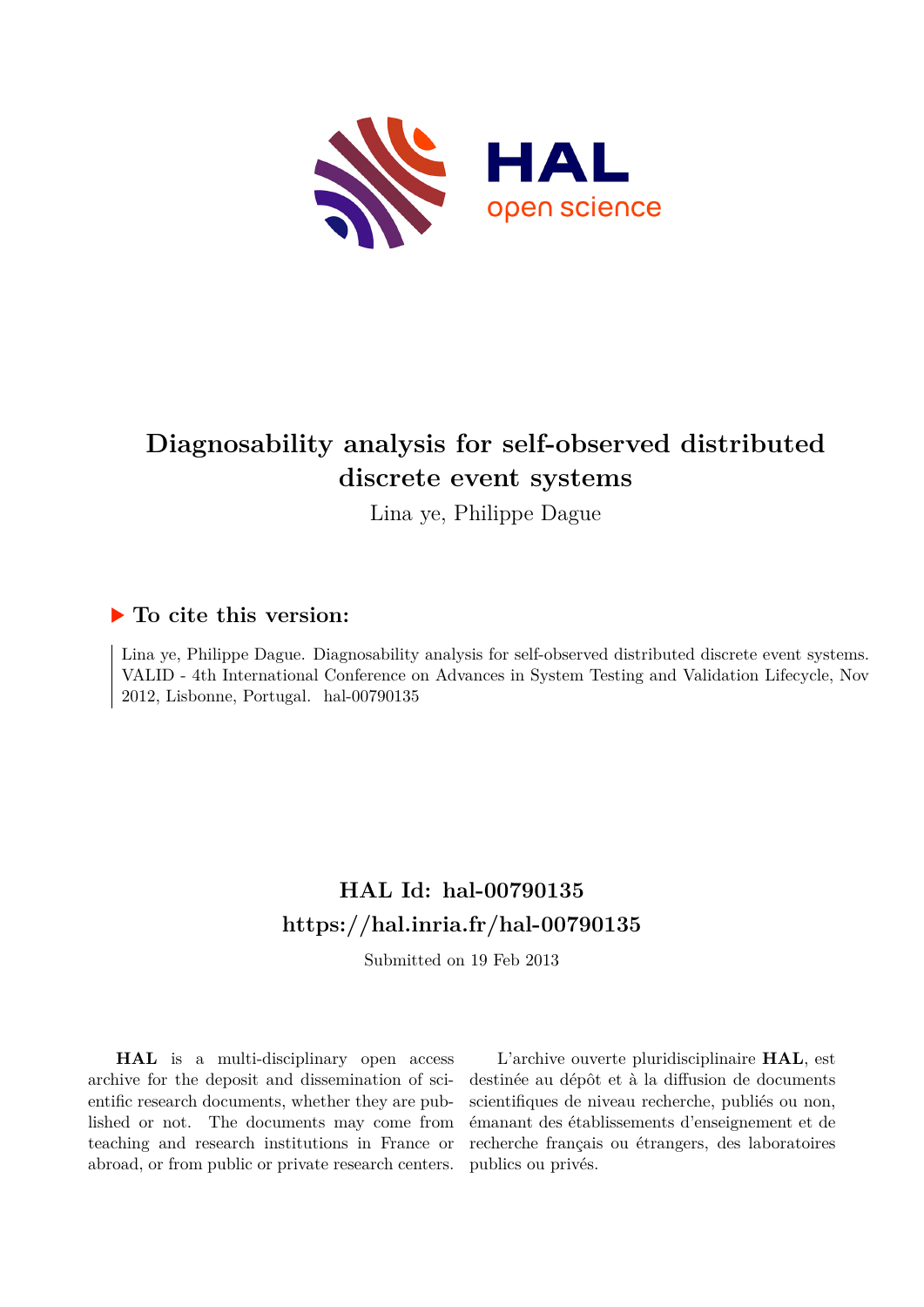# Diagnosability Analysis for Self-observed Distributed Discrete Event Systems

Lina YE and Philippe DAGUE Univ Paris-Sud, LRI, CNRS, INRIA Saclay Ile-de-France Email: firstname.lastname@lri.fr

*Abstract*—Diagnosability is a crucial property that determines at design stage how accurate any diagnosis algorithm can be on a partially observable system and thus has a significant impact on the performance and reliability of complex systems. Most existing approaches assumed that observable events in the system are globally observed. But sometimes it is not possible to obtain global information. Thus a recent work has proposed a new framework to check diagnosability in a system where each component can only observe its own observable events to keep the internal structure private in terms of observations. However, the authors implicitly assume that local paths in components can be exhaustively enumerated, which is not true in a general case where there are embedded cycles. In this paper, we get some new results about diagnosability in such a system, i.e., what we call joint diagnosability in a self-observed distributed system. First we prove the undecidability of joint diagnosability with unobservable communication events by reducing Post's Correspondence Problem to an observation problem. Then we propose an algorithm to check a sufficient but not necessary condition of joint diagnosability. Finally we briefly discuss about the decidable case with observable communication events.

#### I. INTRODUCTION

Over the latest decades, with more performance requirements imposed on the complex systems, they are subject to more errors. However, it is unrealistic to detect faults manually for such systems. Automated diagnosis mechanisms are thus required for large distributed applications. Generally speaking, diagnosis reasoning aims at detecting possible faults explaining the observations. The efficiency of diagnosis reasoning depends on system diagnosability, which is a crucial property that determines at design stage how accurate any diagnosis algorithm can be on a partially observable system. The systems we discuss here are Discrete Event Systems (DES).

Some existing works analyzed diagnosability in a centralized way ([1], [2], etc.), i.e., a monolithic model of a given system is hypothesized, which is unrealistic due to combinatorial explosion of state space. This is why very recently distributed approaches began to be investigated ([3], [4], etc.), relying on local objects. However, all these approaches assumed that observable events in the system are globally observed. But sometimes it is not possible to obtain global information. Then [5] has proposed a new framework to check diagnosability in a system where each component can only observe its own observable events to keep the internal structure private in terms of observations. However, the authors implicitly assume that local paths can be exhaustively enumerated, which is not true in a general case where there are embedded cycles. In this paper, we generalize this work to get some new results about the diagnosability of what we call self-observed distributed systems, where observable events can only be observed by their own component.

We make several contributions in this paper. First, we extend diagnosability of globally observed systems to what we call joint diagnosability of self-observed systems and then to prove its undecidability with unobservable communication events. Secondly, we propose an algorithm for testing a sufficient condition, where we obtain pairs of local trajectories in the faulty component, such that for each pair only one trajectory contains the fault but both have the same observations, and then check their global consistency through two phases. We provide the proof that it is a sufficient condition and point out why it is not necessary. Thirdly, the decidable case where communication events are observable is discussed.

#### II. PRELIMINARIES

In this section, we model self-observed distributed DES and then recall joint diagnosability features [5].

We consider a self-observed distributed DES composed of a set of components  $\{G_1, G_2, ..., G_n\}$  that communicate by communication events, where each component can only observe its own observable events. Such a system is modeled by a set of finite state machines (FSM), each one representing the local model of one component. The local model of a component  $G_i$ is a FSM, denoted by  $G_i = (Q_i, \Sigma_i, \delta_i, q_i^0)$ , where  $Q_i$  is the set of states;  $\Sigma_i$  is the set of events;  $\delta_i \subseteq Q_i \times \Sigma_i \times Q_i$  is the set of transitions; and  $q_i^0$  is the initial state. The set of events  $\Sigma_i$  is partitioned into four subsets:  $\Sigma_{i_o}$ , the set of locally observable events that can be observed only by their own component  $G_i$ ;  $\Sigma_{i_u}$ , the set of unobservable normal events;  $\Sigma_{i_f}$ , the set of unobservable fault events; and  $\Sigma_{i_c}$ , the set of communication events shared by at least one other component, which are the only shared events between components. Figure 1 depicts a self-observed distributed system with two components:  $G_1$ (left) and  $G_2$  (right), where the events  $Qi$  denote locally observable events, the event  $F$  denotes an unobservable fault event, the events Ui denote unobservable normal events and the events  $Ci$  denote communication events.

We denote the synchronized FSM of components  $G_1, ..., G_n$ by  $\|(G_1,..., G_n)\|$ , where the synchronized events are the shared events between components and any one of them always occurs simultaneously in all components that define it. The global model of the entire system is implicitly defined as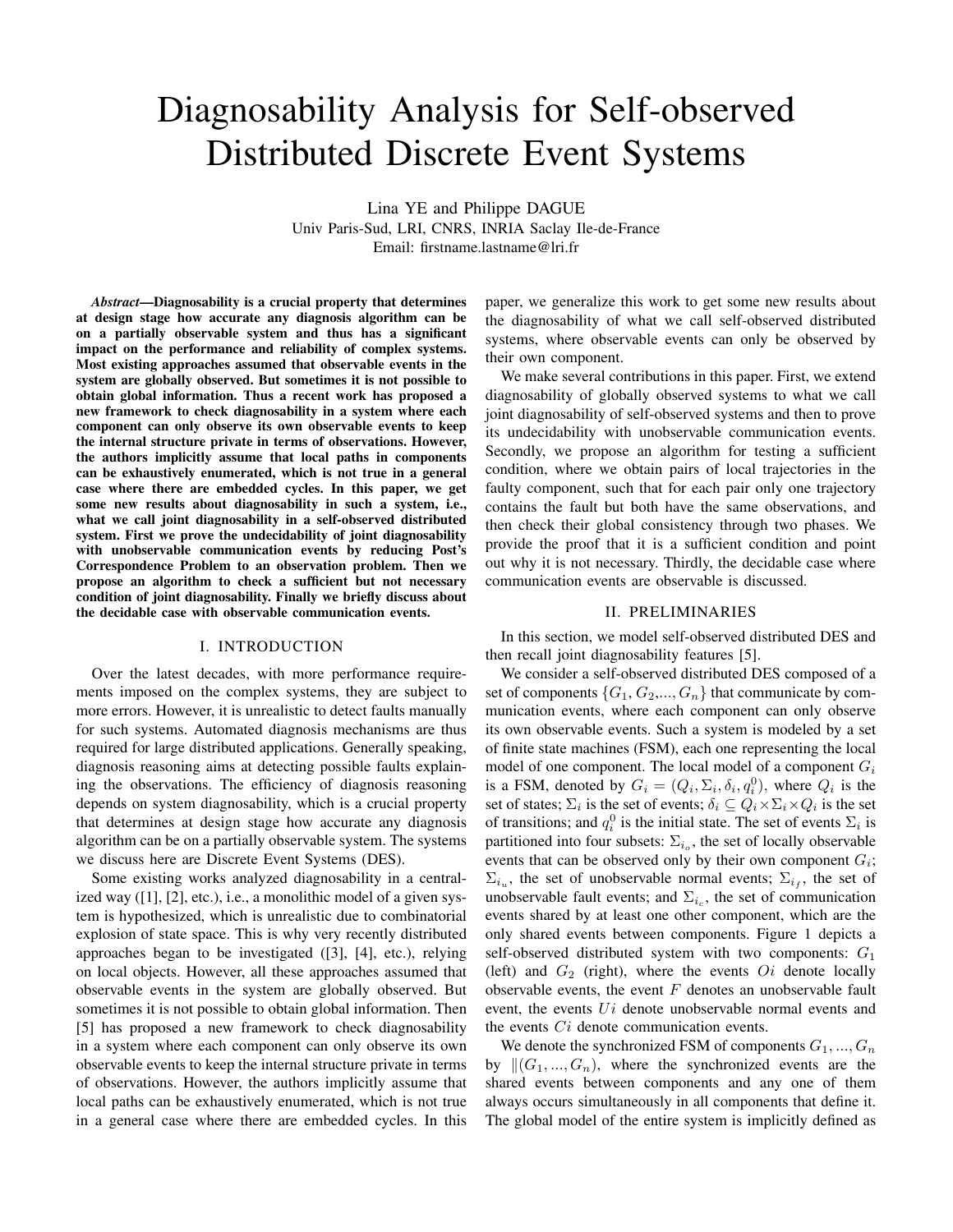

Fig. 1. A system with two components  $G_1$  (left) and  $G_2$  (right).

the synchronized FSM of all components based on their shared events, i.e., communication events. However, the global model will not be calculated since in a self-observed distributed system, the global occurrence order of observable events is not accessible. In the following, we call subsystem of G the synchronization of a subset of components of  $G$ , i.e.,  $||(G_{s_1},...,G_{s_m})$ , where  $\{s_1,...s_m\} \subseteq \{1,...n\}$ . One component or the entire system can be considered as a subsystem.

Given a system model  $G = (Q, \Sigma, \delta, q^0)$ , the set of words produced by the FSM  $G$  is a prefix-closed language  $L(G)$ that describes the normal and faulty behaviors of the system. Formally,  $L(G) = \{ s \in \Sigma^* | \exists q \in Q, (q^0, s, q) \in \delta \},$  where the transition  $\delta$  has been extended from events to words. In the following, we call a word of  $L(G)$  also a **trajectory** in the system G and a sequence  $q_0 \sigma_0 q_1 \sigma_1 \dots$  a **path** in G, where  $\sigma_0 \sigma_1 \dots$ is a trajectory and for all i, we have  $(q_i, \sigma_i, q_{i+1}) \in \delta$ . Given  $s \in L(G)$ , we denote the post-language of  $L(G)$  after s by  $L(G)/s$  and denote the projection of s to observable events of G (resp.  $G_i$ ) by  $P(s)$  (resp.  $P_i(s)$ ). We adopt the assumption in [3], i.e., the projection of the global language on each local model is observable live, i.e., there is no unobservable cycle in any component. For the sake of simplicity, our approach is shown for only one fault, which can be extended to the case with multiple faults by running one time for each fault. Next we rephrase reconstructibility introduced in [7].

*Definition 1:* (Reconstructibility). Given a system G that is composed of several subsystems, i.e.,  $G = ||(G_{s_1},...,G_{s_m}),$ a set of trajectories in these subsystems is said to be reconstructible with respect to  $G$  if it is obtained by projection on this set of subsystems of a trajectory in  $G$ .

If there is no common communication event between two subsystems, then any trajectory in one subsystem and any one in the other subsystem are reconstructible.

For the sake of consistency, now we rename what is called cooperative diagnosability in [5] as joint diagnosability. We denote a trajectory ending with the fault  $f$  by  $s^f$ .

*Definition 2:* (Joint diagnosability). A fault f is jointly diagnosable in a self-observed distributed system G with components  $\{G_1,...G_n\}$ , iff

$$
\exists k \in N, \forall s^f \in L(G), \forall t \in L(G)/s^f, (\forall i \in
$$
  

$$
\{1, ..., n\}, |P_i(t)| \ge k \Rightarrow (\forall p \in L(G))
$$
  

$$
(\forall i \in \{1, ..., n\}, P_i(p) = P_i(s^f \cdot t)) \Rightarrow f \in p).
$$

Joint diagnosability of  $f$  means that for each faulty trajectory  $s<sup>f</sup>$  in G, for each extension t with enough locally observable events in all components, every trajectory  $p$  in  $G$  that is equivalent to  $s^f$ .t for local observations in each component should contain in it  $f$ . In other words, the fault can be detected after finite non bounded trajectory prolongation in at least one component. In a self-observed system, we call a pair of trajectories  $p$  and  $p'$  satisfying the three conditions a (global)



Fig. 2. A system with two components  $G_1$  (top) and  $G_2$  (bottom) for proving undecidability of joint diagnosability.

**indeterminate pair**: 1) p contains f and p' does not; 2) p has arbitrarily long local observations in all components after the occurrence of f; 3)  $\forall i \in \{1, ..., n\}, P_i(p) = P_i(p)$ . Here arbitrarily long local observations can be considered as infinite local observations. Now we have the following theorem [5].

*Theorem 1:* Given a self-observed distributed system G, a fault  $f$  is jointly diagnosable in  $G$  iff there is no (global) indeterminate pair in G.

#### III. UNDECIDABLE CASE

To discuss about joint diagnosability, we consider two cases: communication events being unobservable and observable. We first consider the general case, i.e., communication events being unobservable.

Theorem 1 implies that checking joint diagnosability boils down to check the existence of indeterminate pairs that witnesses non joint diagnosability. Inspired from [6], where undecidability of joint observability is proved by reducing the Post's Correspondence Problem (PCP) to an observation problem, we discuss first about whether joint diagnosability is decidable or not.

For the sake of simplicity, we give now a simplified proof for undecidability of joint diagnosability  $<sup>1</sup>$ .</sup>

*Theorem 2:* Given a self-observed distributed system where communication events are unobservable, checking joint diagnosability of a given fault is undecidable.

*Proof:* :

1)PCP: given a finite alphabet  $\Sigma$ , two sets of words  $v_1, v_2, ..., v_k$  and  $z_1, z_2, ..., z_k$  over  $\Sigma$ , then a solution to PCP is a sequence of indices  $(i_m)_{1 \le m \le n}$  with  $n \ge 1$  and  $1 \le i_m \le k$ for all m such that  $v_{i_1}v_{i_2}...v_{i_n} = z_{i_1}z_{i_2}...z_{i_n}$ . 2)Now consider the example depicted in figure 2, where the system is composed of two components  $G_1$  and  $G_2$ . In  $G_1$ , each one of  $Vi, i \in \{1, ..., k\}$ , and each one of  $Zi, i \in \{1, ..., k\}$ , denotes a sequence of observable events all different from O1,  $C1, \ldots, Ck$  are unobservable communication events, F denotes a fault event and O1 is an observable event. In  $G_2$ , each one of  $Ai, i \in \{1, ..., k\}$ , denotes an observable event different from  $O2, C1, \ldots, Ck$  are unobservable communication events and O2 is an observable event. Then the observations in  $G_1$  can be described as  $Vi_1Vi_2...Vi_nO1^*$  without fault or

<sup>&</sup>lt;sup>1</sup>Thanks to Gaul Gastin for proof discussion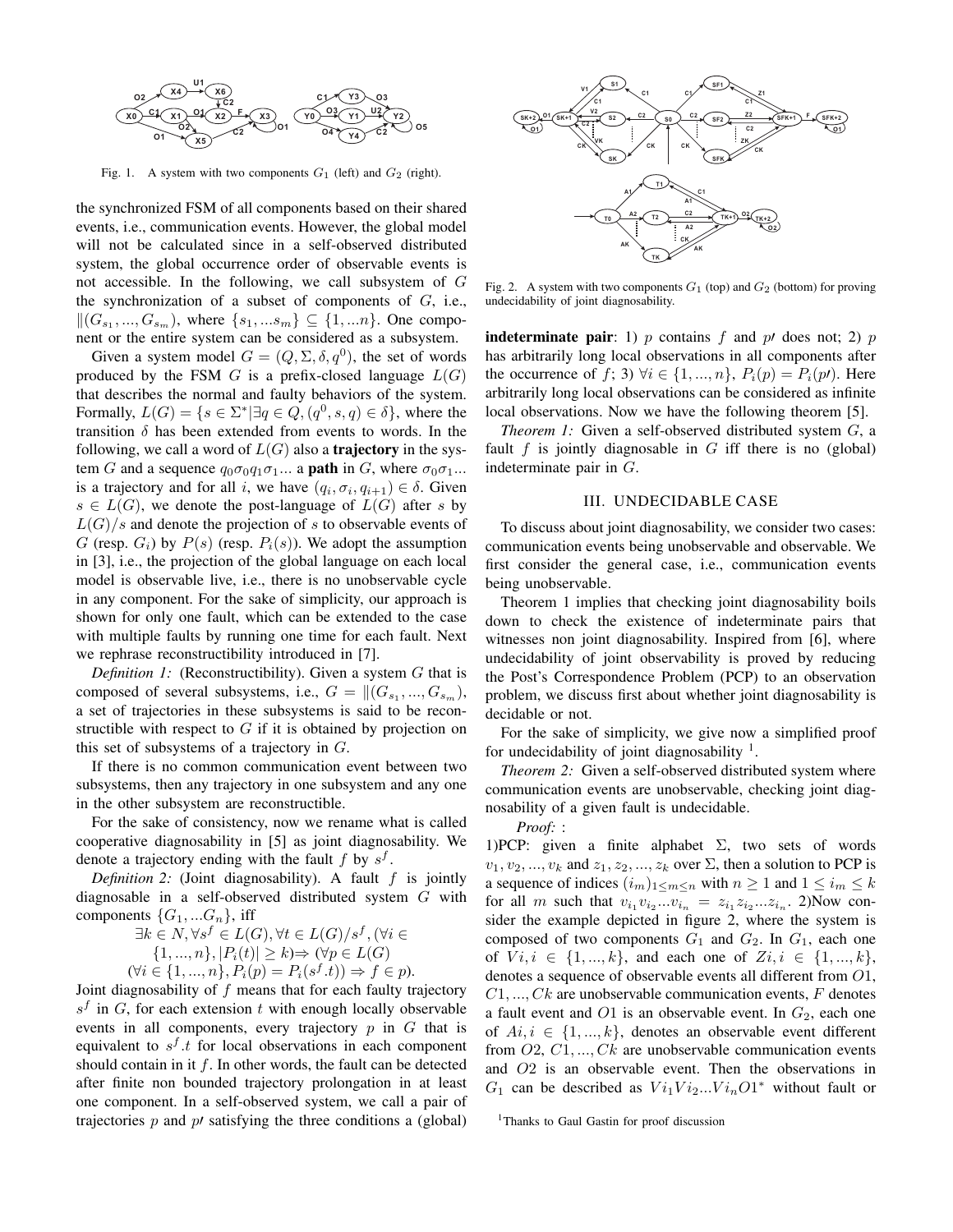$Z_{i_1}Z_{i_2}...Z_{i_n}O_1^*$  with fault, where  $\forall i_j, j \in \{1, ..., n\}, i_j \in$  $\{1, ..., k\}$ . In  $G_2$ , the observations are  $Ai_1Ai_2...Ai_nO2^*$ . In this system, the occurrence of the fault can be confirmed by the observation of O1.

3) Without the observation of O1, the local observations are  $wO1^+$  for  $G_1$  and  $Ai_1Ai_2...Ai_nO2^*$  for  $G_2$ , where  $w =$  $Vi_1Vi_2...Vi_n$  when there is no fault or  $w = Zi_1Zi_2...Zi_n$ when there is a fault. Clearly, if PCP has a solution, i.e.,  $\exists (i_m)_{1 \leq m \leq n}$  such that  $Vi_1Vi_2...Vi_n = Zi_1Zi_2...Zi_n$ , we have two trajectories  $p$  and  $p'$  such that the observations of  $p$  in  $G_1$  are  $Vi_1Vi_2...Vi_nO1^+$ , which is a trajectory without fault, while the observations of p' in  $G_1$  are  $Z_i Z_i Z_i Z_i O1^+$ , which is a trajectory with a fault. And both  $p$  and  $p'$  have the same observations for  $G_2$ , i.e.,  $Ai_1Ai_2...Ai_nO2^*$ . Thus we get that p and p' have the same observations for both  $G_1$ and  $G_2$ , i.e.,  $Vi_1Vi_2...Vi_nO1^+ = Zi_1Zi_2...Zi_nO1^+$  for  $G_1$ and  $Ai_1Ai_2...Ai_nO2^*$  for  $G_2$ , then the fault is not jointly diagnosable.

4) On the other hand, if the fault is not jointly diagnosable, then we obtain at least one indeterminate pair, denoted by  $p$  and  $p'$  such that the projection of p on  $G_1$  is  $Ci_1Vi_1Ci_2Vi_2...Ci_nVi_nO1^*$ , on  $G_2$  is  $Ai_1Ci_1Ai_2Ci_2...Ai_nCi_nO2^*$  and that of p on  $G_1$  is  $Cj_1Zj_1Cj_2Zj_2...Cj_mZj_mFO1^*$  and on  $G_2$ is  $Aj_1Cj_1Aj_2Cj_2...Aj_mCj_mO2^*$ . From the fact that p and  $p'$  have the same observations for  $G_2$ , we get  $Ai_1Ai_2...Ai_nO2^* = Aj_1Aj_2...Aj_mO2^*$  and thus we have  $m = n$  and  $i_1 = j_1, ..., i_n = j_n$ . And then from the same observations of p and p' on  $G_1$ , we get  $Vi_1Vi_2...Vi_nO1^* =$  $Z_{i_1}Z_{i_2}...Z_{i_n}O1^*$ , i.e.,  $Vi_1Vi_2...Vi_n = Z_{i_1}Z_{i_2}...Z_{i_n}$ , which means that there is a solution for PCP.

5) The above proves that the existence of a solution for PCP is equivalent to that of a fault being not jointly diagnosable. Since PCP is an undecidable problem, then checking joint diagnosability is undecidable.

There are two major differences between joint diagnosability in our framework and joint observability in [6]. One is that the former assumes that local observers are attached to local components that are synchronized by common communication events to get a global model while the latter separates arbitrarily the observable events in the global model into several sets. The other one is that joint diagnosability consists in separating infinite trajectories while joint observability consists in separating finite ones. Thus, if any communication event is assumed to be unobservable, joint diagnosability checking boils down to infinite PCP. But this one has also been proved to be undecidable [8], which gives the result.

#### IV. SUFFICIENT ALGORITHM

We have proved that joint diagnosability with unobservable communication events is undecidable. We can nevertheless propose an algorithm to test a sufficient condition, which is still quite useful in some circumstances. We first construct the local diagnoser from a given local model to show fault information for any local trajectory. Then we show how to build a structure called local twin plant to obtain original information

about indeterminate pairs (also called local indeterminate pairs in the following), based on the local diagnoser. The next step is to check the global consistency, i.e., to check whether the local indeterminate pairs can be extended into (global) indeterminate pairs, whose existence testifies non joint diagnosability. Actually our algorithm remains trivially applicable when the assumption of unobservability of communication events is partially relaxed, i.e., in the most general case where some communication events are observable and others unobservable.

#### *A. Original diagnosability information*

To check the existence of indeterminate pairs, in the distributed framework, we use the structure called local twin plant defined in [2]. In particular, the considered fault is assumed to only occur in one component, denoted by  $G_f$ . Then the local twin plant for  $G_f$  contains original information of indeterminate pairs: actually this twin plant is a FSM that compares every pair of local trajectories to search for the pairs with the same arbitrarily long local observations, but exactly one of the two containing a fault, which are local indeterminate pairs. First, we define delay closure operation with respect to a subset  $\Sigma_d$  of  $\Sigma$  to preserve only the information about the events in  $\Sigma_d$ .

*Definition 3:* (Delay Closure). Given a FSM G =  $(Q, \Sigma, \delta, q^0)$ , its delay closure with respect to  $\Sigma_d \subseteq \Sigma$  is  $\mathcal{C}_{\Sigma_d}(G) = (Q, \Sigma_d, \delta_d, q^0)$  where  $(q, \sigma, q') \in \delta_d$  iff  $\exists s \in$  $(\Sigma \backslash \Sigma_d)^*, (q, s\sigma, q') \in \delta.$ 

We now describe how to construct the local diagnoser of a given component, based on which we build the local twin plant. Given a local model, we get a modified one by attaching fault label, denoted by  $l \in \{N, F\}$ , where N for normal and F for fault, to each state. In other words, before the occurrence of the fault, each state is labeled with label  $N$  and, after its occurrence, with label F.

*Definition 4:* (Local diagnoser). Given a local model  $G_i$ , its local diagnoser  $D_i$  is obtained by operating the delay closure with respect to the set of communication events and observable events on the modified model:  $D_i = \complement_{\Sigma_{i_o} \cup \Sigma_{i_c}}(G_i^m)$ , where  $G_i^m$  is the modified version of  $G_i$ .

Based on the local diagnoser, the corresponding local twin plant is obtained by synchronizing the local diagnoser with itself based on the locally observable events, allowing one to obtain all pairs of local trajectories with the same observations to search for local indeterminate pairs. To simplify this synchronization, the two identical local diagnosers, denoted by  $D_i^l$  (left instance) and  $D_i^r$  (right instance), can be reduced as follows:  $D_i^l$  is obtained by retaining only paths with at least one fault cycle and  $D_i^r$  is obtained by retaining only paths with at least one non-fault cycle. This reduction keeps all original diagnosability information since what we are interested in are only local indeterminate pairs. However, this reduction is only applicable for the local diagnoser of the faulty component  $G_f$ ; for other components, the local twin plant is obtained by synchronizing the non reduced left instance and the non reduced right instance since there is no fault information. Since this synchronization is based on observable events  $\Sigma_{i_o}$ , the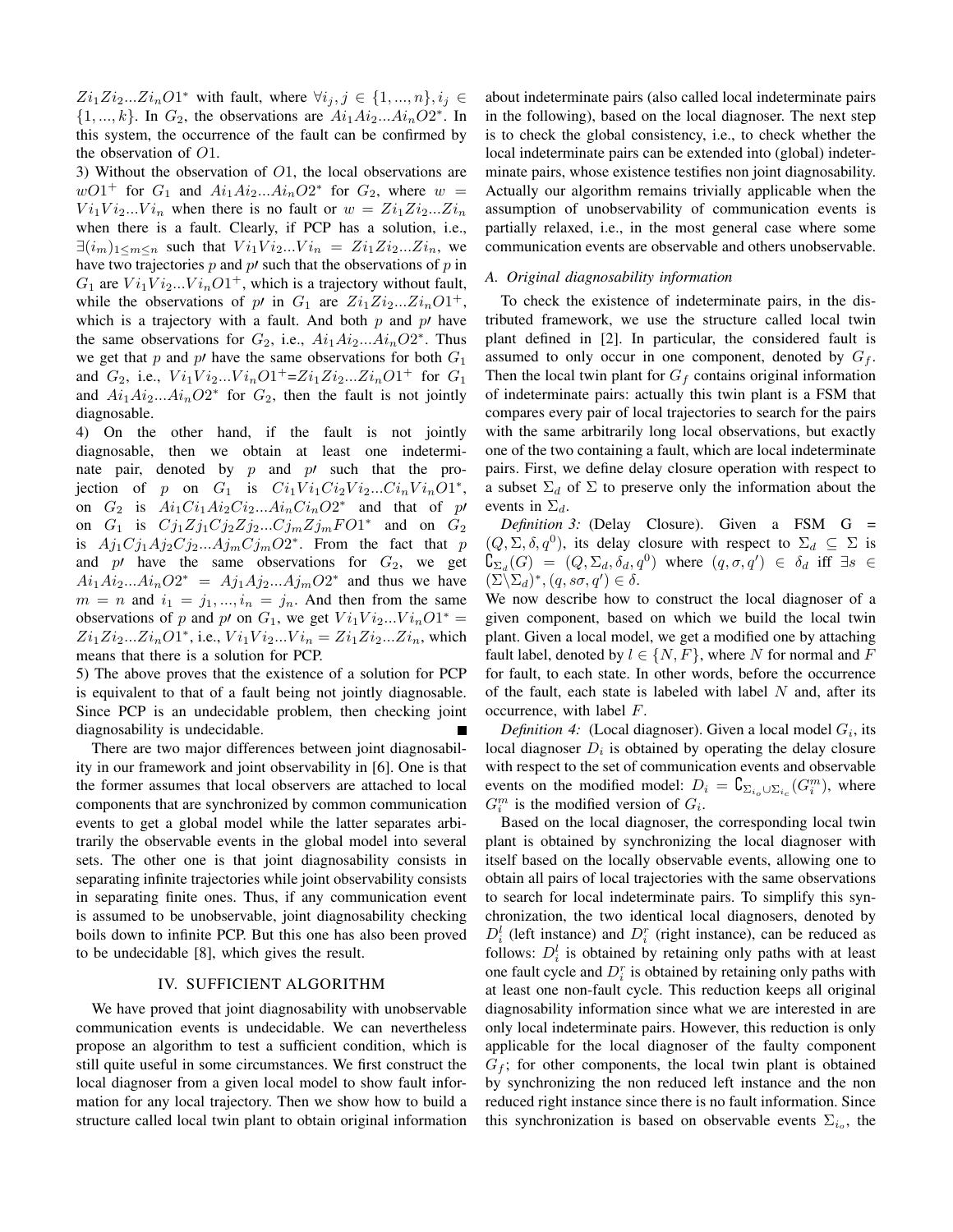

Fig. 3. Two reduced instances of the diagnoser for  $G_1$  (top) and part of the corresponding local twin plant (bottom).

non-synchronized events are distinguished by the prefix L or R: in  $D_i^l(D_i^r)$ , each communication event  $c \in \Sigma_{i_c}$  from  $D_i$  is renamed by  $L : c(R : c)$ . The names of all locally observable events are left unchanged.

*Definition 5:* (Local twin plant). Given a local diagnoser  $D_i$  for the component  $G_i$ , the corresponding local twin plant is a FSM, denoted by  $T_i = D_i^l || D_i^r$ , where the synchronized events are locally observable events in  $G_i$ .

Each state of a local twin plant is a pair of local diagnoser states providing two possible diagnoses with the same local observations. Given a twin plant state  $((q^l, l^l)(q^r, l^r))$ , if the considered fault  $f \in l^l \cup l^r$  but  $f \notin l^l \cap l^r$ , which means that the occurrence of  $f$  is not certain up to this state, then this state is called an ambiguous state with respect to the fault  $f$ . An ambiguous state cycle is a cycle containing only ambiguous states. In a local twin plant, if a path contains an ambiguous state cycle with at least one locally observable event, then it is called a local indeterminate path, which corresponds to a local indeterminate pair. Note that local indeterminate paths contain original diagnosability information and can be obtained only in the local twin plant of the component  $G_f$ . If a local indeterminate pair can be extended into a global indeterminate pair, then we say that its corresponding local indeterminate path is globally consistent. Figure 3 shows the left and right instances of the local diagnoser for the faulty component  $G_1$  of Figure 1 (top) as well as a part of the corresponding local twin plant (bottom). Clearly, in the local twin plant, we have local indeterminate paths since they have ambiguous state cycles with observable events.

#### *B. Global consistency checking*

Joint diagnosability verification consists in checking the existence of globally consistent local indeterminate paths, whose existence proves non joint diagnosability. To do this, we have to check the global consistency of the corresponding left trajectories of the local indeterminate paths in the local twin plants as well as that of their corresponding right trajectories, shortly called left consistency checking and right consistency checking.

*Definition 6:* (Left (Right) consistent plant). Given a subsystem  $G_S$  composed of components  $G_{i_1},...,G_{i_m}$  and their corresponding local twin plants  $T_{i_1},...,T_{i_m}$ , to obtain a left (right) consistent plant with respect to the subsystem  $G<sub>S</sub>$ , denoted by  $T_f^l$   $(T_f^r)$ , we perform the following two steps:

1) Distinguish right (left) communication events between local twin plants by renaming them with the prefix of component ID. For example,  $R: C2$  ( $L: C2$ ) in the local twin plant of  $G_2$  is renamed as  $G_2:R:Cl^2(G_2:L:Cl)$ .



Fig. 4. Part of the renamed local twin plants for  $G_1$  and  $G_2$  (top) and part of the left consistent plant  $T_f^l$  (bottom).

2) Synchronize the renamed local twin plants with the synchronized events being the common left (right) communication events, which works because observable events do not intersect between components and nonsynchronized right (left) communication events are distinguished by the prefix of component ID.

From definition 1, we know that in the left (right) consistent plant with respect to a subsystem  $G<sub>S</sub>$ , each path p corresponds to a set of paths  $p_{i_1},..., p_{i_m}$  in the local twin plants of all components in  $G_S$  such that the set of left (right) trajectories of  $p_{i_1},...,p_{i_m}$  are reconstructible with respect to  $G_S$ . For our example, the bottom part of figure 4 shows a part of the left consistent plant  $T_f^l$ , which is obtained by synchronizing the renamed local twin plant of  $G_1$  and that of  $G_2$  (top part of figure 4) based on the common left communication events.

#### *C. Algorithm*

Algorithm 1 presents the procedure to verify a sufficient condition of joint diagnosability. As shown in the pseudocode, algorithm 1 performs as follows. Given the input as the set of component models, the fault  $F$  that may occur in the component  $G_f$ , we initialize the parameters as empty, i.e.,  $G_S^l$  ( $G_S^r$ ), the subsystem for the left (right) consistency checking. The procedure of the algorithm can be separated into two parts: left consistency checking (line 3-12) and right consistency checking (line 13-24).

Left consistency checking begins with the local twin plant construction of  $G_f$ , the subsystem  $G_S^l$  being now  $G_f$  (line 3-4). When both the left consistent plant  $T_f^l$  with respect to the current left subsystem  $G_S^l$  and  $DirectCC(G, G_S^l)$  are not empty (line 5), where  $Direct CC(G, G_S^l)$  is the set of directly connected components to  $G_S^l$  (a directly connected component being one sharing at least one common communication event with the subsystem), the algorithm repeatedly performs the following steps to further check left consistency.

1) Select one directly connected component  $G_i$  to the subsystem  $G_S^l$  and construct its local twin plant  $T_i$  (line 6-7).

2) Synchronize  $T_f^l$  with  $T_i$  to obtain left consistent plant for this extended subsystem based on common left communication events (line 8). To do this, non-synchronized right communication events are distinguished by the prefix of component ID. 3) Update the subsystem  $G_S^l$  by adding  $G_i$  and reduce the newly obtained  $T_f^l$  by retaining only paths with ambiguous state cycles containing observable events for all components in  $G_S^l$  (line 9-10).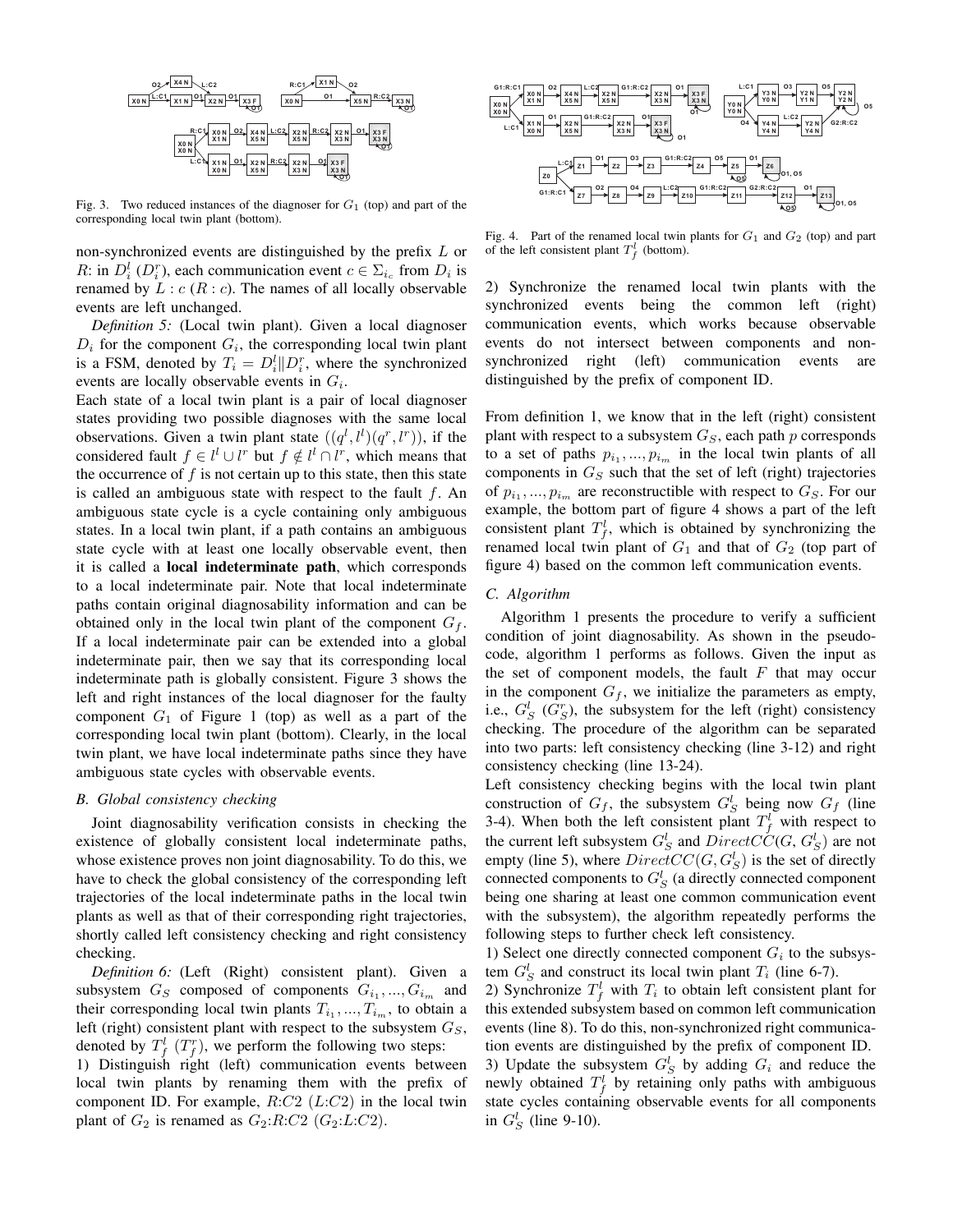#### Algorithm 1 Sufficient algorithm

1: INPUT: the system model  $G = (G_1, ..., G_n);$ the fault F and the faulty component  $G_f$ 2: Initializations:  $G_S^l \leftarrow \emptyset$  (subsystem for left consistency checking);  $G_S^r \leftarrow \emptyset$  (subsystem for right consistency checking) 3:  $T_f^l \leftarrow ConstructLTP(G_f)$ 4:  $\ddot{G^l_S} \leftarrow G_f$ 5: while  $T_f^l \neq \emptyset$  and  $DirectCC(G, G_S^l) \neq \emptyset$  do 6:  $G_i \leftarrow SelectDirectCC(G, G_S^l)$ 7:  $T_i \leftarrow ConstructLTP(G_i)$ 8:  $T_f^l \leftarrow T_f^l || T_i$ <sup>6.</sup>  $I_f^t \leftarrow Add(G_S^l, G_i)$ <br>
9:  $G_S^l \leftarrow Add(G_S^l, G_i)$ <br>
0:  $T_f^l \leftarrow RetainConsisPaths(T_f^l)$  $10:$ 11: if  $T_f^l = \emptyset$  then 12: return " $F$  is jointly diagnosable in  $G$ " 13: else  $14:$  $F_f^r \leftarrow AbstractRight(G_f, T_f^l)$ 15:  $\ddot{G}_S^r \leftarrow G_f$ 16: while  $T_f^r \neq \emptyset$  and  $G_S^l \neq G_S^r$  do 17:  $G_i \leftarrow SelectDirectCC(G_S^l, G_S^r)$ 18:  $T_f^r \leftarrow T_f^r \| AbstractRight(G_i, T_f^l)$ 19:  $\ddot{G}_S^r \leftarrow \AA dd(G_S^r, G_i)$  $20:$  $\hat{T_f^r} \leftarrow RetainConsisPaths(T_f^r)$ 21: if  $T_f^r = \emptyset$  then 22: return " $F$  is jointly diagnosable in  $G$ "  $23$ : else 24: return "Joint diagnosability cannot be determined"

If the left consistent plant  $T_f^l$  is empty, then there is no local indeterminate path that corresponds to a set of paths in the local twin plants of all components in the subsystem such that their left trajectories are reconstructible (definition 1), which implies the non existence of a globally consistent local indeterminate path. In this case joint diagnosability information is returned (line 11-12). Otherwise, if  $T_f^l$  is not empty (line 13), then we proceed to check right consistency of the corresponding paths in  $T_f^l$  that have been already verified to be left consistent in the whole system.

Right consistency checking begins with the function  $AbstractRight(G_f, T_f^l)$  (line 14), which performs delay closure with respect to right communication events and observable events of  $G_f$ . Then the subsystem  $G_S^r$  is assigned as  $G_f$  (line 15). When the right consistent plant  $T_f^r$  for the current right subsystem  $G_S^r$  is not empty and  $G_S^l \neq G_S^r$  (line 16), we repeatedly perform the following steps to check right consistency in an extended subsystem (since left consistency checking does explore all connected components, for right consistency checking we only consider the subsystem  $G_S^l$ instead of the whole system).

1) Select a directly connected component  $G_i$  to  $G_S^r$  from  $G_S^l$ (line 17).

2) Perform the function  $AbstractRight(G_i, T_f^l)$ , which has

been described as above, and then synchronize with  $T_f^r$  based on the common right communication events (line 18). To do this, we rename the right communication events by removing the prefix of component ID, e.g.,  $G_i:R:C2$  renamed as  $R:C2$ . 3) Update the subsystem  $G_S^r$  by adding  $G_i$  and reduce the newly obtained  $T_f^r$  by retaining only paths with ambiguous state cycles containing observable events for all components in  $G_S^r$  (line 19-20).

If the right consistent plant  $T_f^r$  is empty, then there is no local indeterminate path that corresponds to a set of paths in the local twin plants such that their left trajectories and right trajectories are reconstructible respectively, i.e., there is no globally consistent local indeterminate path. In this case, the algorithm returns joint diagnosability information (line 21-22). Otherwise, if  $T_f^r$  is not empty, we cannot determine whether the fault is jointly diagnosable or not. Then the algorithm returns indetermination information (line 23-24). In other words, empty left consistent plant  $T_f^l$  or empty right consistent plant  $T_f^r$  is a sufficient condition but not a necessary condition of joint diagnosability.

*Theorem 3:* In algorithm 1, if the left consistent plant  $T_f^l$  or the right consistent plant  $T_f^r$  is empty, then the fault is jointly diagnosable, but the reverse is not true.

*Proof:* :

(⇒) Suppose that  $T_f^l$  or  $T_f^r$  is empty and that the fault is not jointly diagnosable. From non joint diagnosability, it follows that there exists at least one globally consistent local indeterminate path. Since global consistency of a local indeterminate path implies both left consistency and right consistency, from algorithm 1 we know that, after left and right consistency checking, this local indeterminate path must correspond to a path both in  $T_f^l$  and in  $T_f^r$ . Thus neither  $T_f^l$ nor  $T_f^r$  is empty, which contradicts the assumption.

 $(\neq)$  Now we explain why non emptiness of both  $T_f^l$  and  $T_f^r$  does not necessarily imply that the fault is not jointly diagnosable. Suppose that  $T_f^l$  is not empty and that it contains two paths, denoted by  $\rho_1$  and  $\rho_2$ , corresponding to two local indeterminate paths.  $\rho$ 1 corresponds to a set of paths  $\rho_i^1, 1 \leq i \leq n$  in the local twin plants of all components and  $\rho$ 2 corresponds to a set of paths  $\rho_i^2$ ,  $1 \le i \le n$  in all local twin plants. Now suppose that the right trajectories of the set of paths  $\rho_i^1, 1 \leq i \leq n$  are not reconstructible and the same for that of the set of paths  $\rho_i^2$ ,  $1 \le i \le n$ . It follows that the two local indeterminate paths cannot be extended into global indeterminate pairs and thus are not globally consistent. Then we further suppose that the right trajectories of the set of paths  $\rho_1^1, ..., \rho_{n-1}^1, \rho_n^2$  are reconstructible or the same for the set of paths  $\rho_1^2, ..., \rho_{n-1}^2, \rho_n^1$ . In this case, from algorithm 1, it follows that finally the right consistent plant  $T_f^r$  is not empty. Now both  $T_f^l$  and  $T_f^r$  are not empty but there is no globally consistent local indeterminate paths, i.e., the fault is jointly diagnosable.

Now illustrate on our example the fact that the condition is not necessary. The top part of figure 5 shows the results of performing delay closure with respect to right